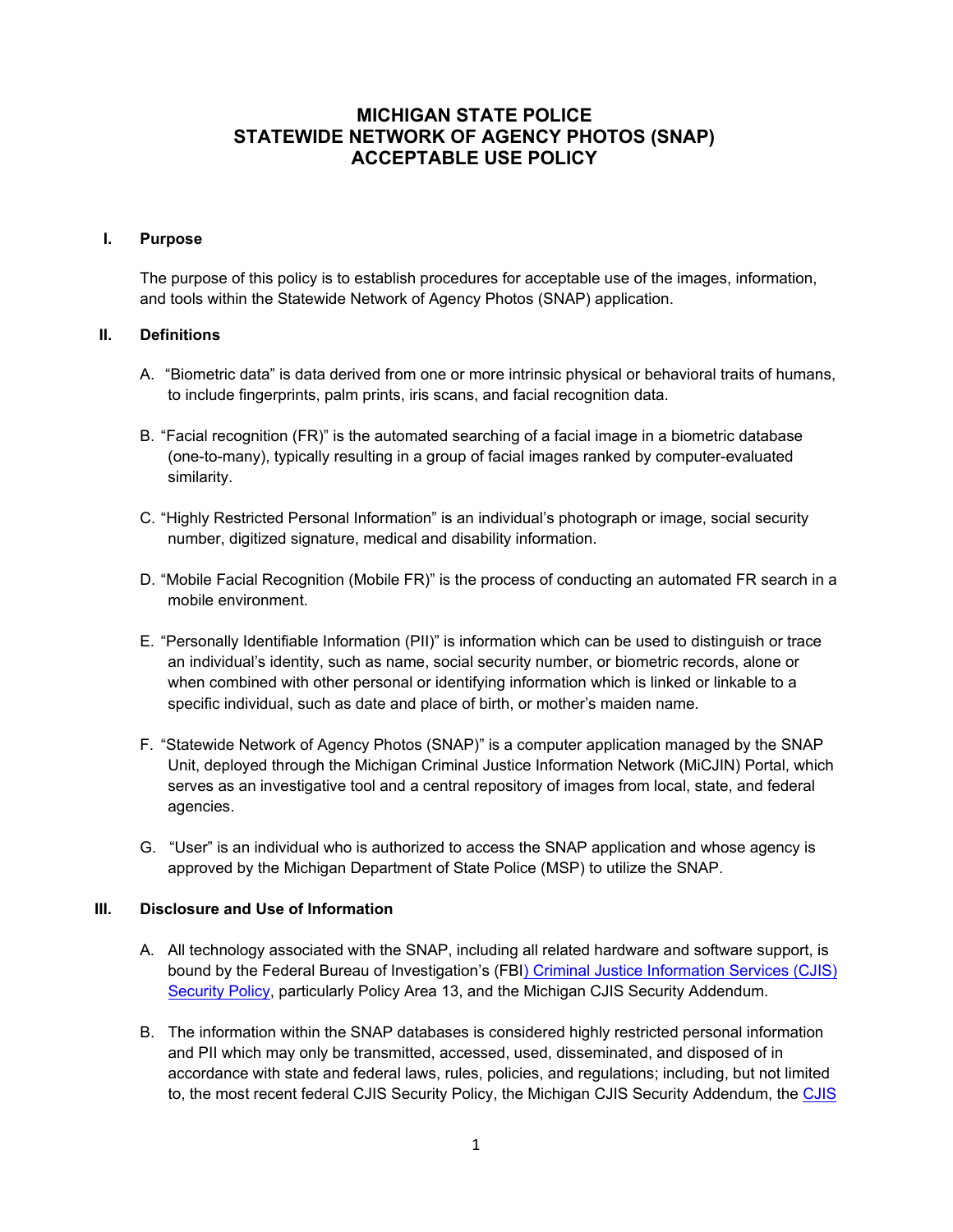[Policy Council Act](http://www.legislature.mi.gov/(S(o53czq32u1ztuwcnujtnvomf))/mileg.aspx?page=GetObject&objectname=mcl-Act-163-of-1974) (1974 PA 163), MCL 28.211-28.216, and the most current [CJIS Administrative](http://dmbinternet.state.mi.us/DMB/ORRDocs/AdminCode/1734_2017-058SP_AdminCode.pdf)  [Rules.](http://dmbinternet.state.mi.us/DMB/ORRDocs/AdminCode/1734_2017-058SP_AdminCode.pdf)

C. Improper access, use, or dissemination of highly restricted personal information or PII obtained from the use of the SNAP may result in criminal penalties and/or administrative sanctions. Criminal violations include, but are not limited to, those found in [MCL 28.214](http://legislature.mi.gov/doc.aspx?mcl-28-214) and [MCL 257.903.](http://legislature.mi.gov/doc.aspx?mcl-257-903)

### **IV. Michigan Department of State (MDOS) Images**

The SOS database contains a copy of images captured by the MDOS. MDOS images are considered highly restricted personal information that may be used by a federal, state, or local governmental agency for a law enforcement purpose authorized by law.

- A. When possible, other photographs (e.g., criminal mug shots, personal photographs) should be used rather than MDOS images.
- B. When releasing MDOS images to the public for law enforcement purposes (e.g., wanted posters, flyers), all information identifying the image as an MDOS image shall be removed.
- C. MDOS images shall not be used for candidates other than the primary suspect in a photo lineup. An MDOS image of the primary suspect may be used as part of a photo lineup. Photo lineups shall not include individuals age 17 or under at the time of image capture. [MCL 712A.32](http://legislature.mi.gov/doc.aspx?mcl-712A-32) provides the court with the power to order a juvenile to appear for identification by another person.

## **V. Criminal Mug Shots and Scar, Mark, and Tattoo (SMT) Images**

- A. Policy regarding the public release of criminal mug shot images may vary by agency. Prior to releasing an image to the public, approval shall be received from the originating agency.
- B. Prior to releasing an image to the public, the User shall ensure that the individual's criminal history reflects a corresponding record associated with the image and the image is not exempt from public release.
- C. Criminal mug shot images may be used as the primary suspect and all other candidates in a photo lineup. Photo lineups shall not include individuals 17 or under at the time of image capture. [MCL 712A.32](http://legislature.mi.gov/doc.aspx?mcl-712A-32) provides the court with the power to order a juvenile to appear for identification by another person.

## **VI. Facial Recognition (FR)**

- A. FR is not a form of positive identification and results shall be considered an investigative lead only.
- B. FR shall only be used for a law enforcement purpose authorized by law.
- C. It is recommended per the Facial Identification Scientific Working Group (FISWG) and the Organization of Scientific Area Committees (OSAC) for Forensic Science, only trained facial examiners should conduct FR searches.
- D. MSP members shall only use department-issued devices for Mobile FR. Local agencies are responsible for establishing their own policy regarding the use of personal devices for Mobile FR in accordance with the FBI CJIS Security Policy.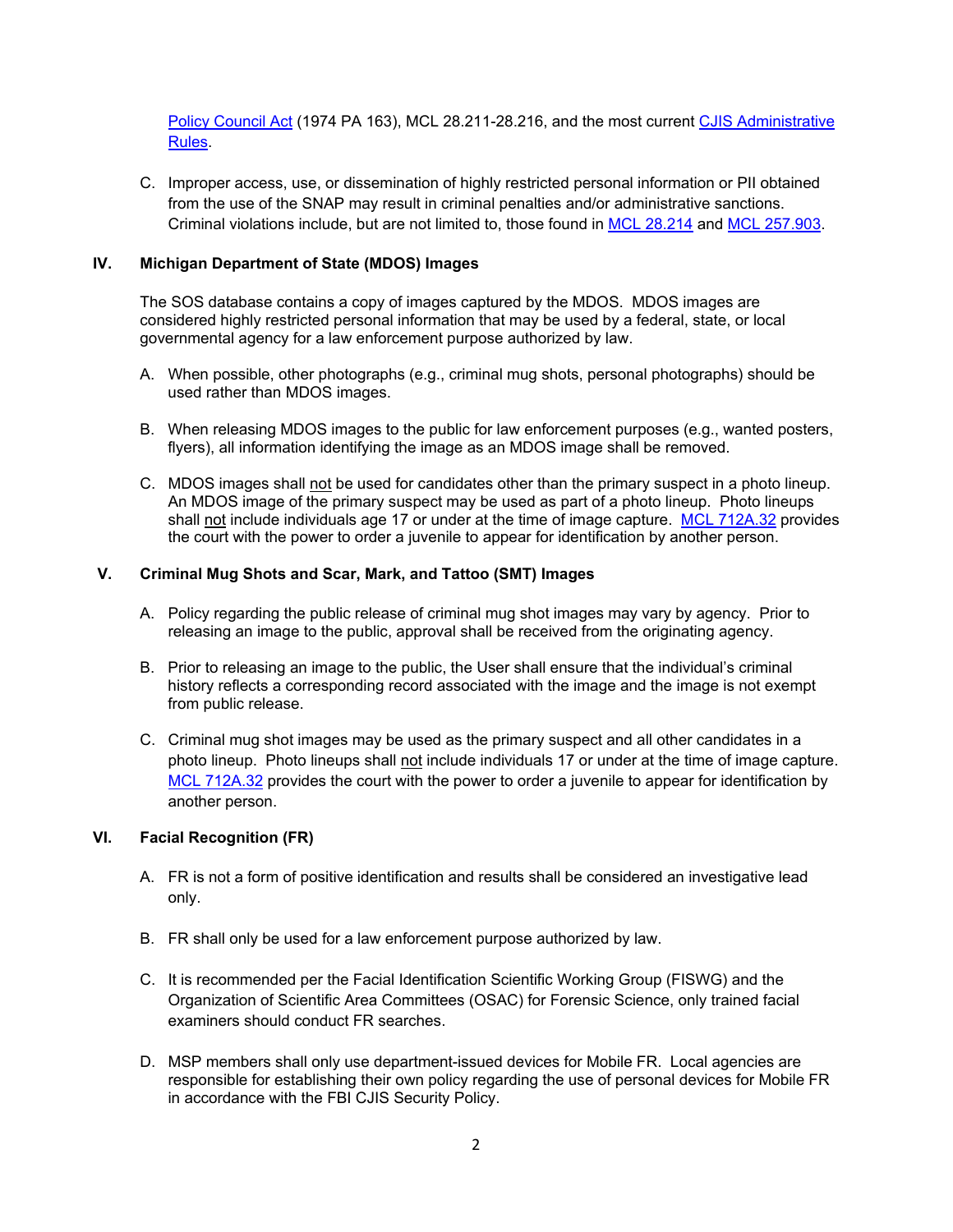- E. Mobile FR shall only be used during the course of a User's lawful duties and one of the following circumstances exists:
	- i. Mobile FR may be used with consent of an individual:
		- 1. The individual may withdraw consent at any time. If consent is withdrawn, and the use of Mobile FR is solely based upon consent, use of Mobile FR is not authorized and its use must stop immediately.
	- ii. Mobile FR may be used without consent of an individual if one of the following circumstances exists:
		- 1. The User has probable cause to believe the individual has committed a crime for which the collection of biometric data is allowable under [MCL 28.243.](http://legislature.mi.gov/doc.aspx?mcl-28-243)
		- 2. The individual is unable to provide reliable identification due to physical incapacitation or defect, mental incapacitation or defect, or death, and immediate identification is needed to assist the User in performance of his or her lawful duties.
		- 3. Pursuant to a valid court order.
- F. Users shall indicate the purpose for utilizing Mobile FR.
- G. Select Users may be configured to receive MDOS images in Mobile FR results. Users with access to MDOS images in Mobile FR results shall adhere to the following:
	- i. Pre-existing images, including, but not limited to, social media photos and surveillance stills, shall not be submitted through Mobile FR. Failure to comply will result in the User's access to MDOS images in Mobile FR results being terminated.
	- ii. Users agree to complete additional training and testing as provided by the MSP Digital Analysis and Identification Section in order to maintain access to MDOS images in the Mobile FR results. This will require written acknowledgement of understanding and agreement to adhere to the SNAP Acceptable Use Policy.

## **VII. WATCHLIST**

- A. Images uploaded into the WATCHLIST must be legally obtained and the User shall have a legal right to use the image for law enforcement purposes.
- B. Once the individual has been located, the User shall contact the SNAP Unit to request removal of the image from the WATCHLIST.

## **VIII. Auditing and Penalties for Misuse**

A. All FR use is subject to audit by the MSP SNAP Unit. In the event of an audit, the User will be required to provide appropriate justification for the use of FR. Appropriate justification may include a case/complaint number and file class/crime type, if available, or a situation description and purpose for the search. For searches conducted on behalf of another individual, the name and rank/job title of other individual requesting the search shall also be included.